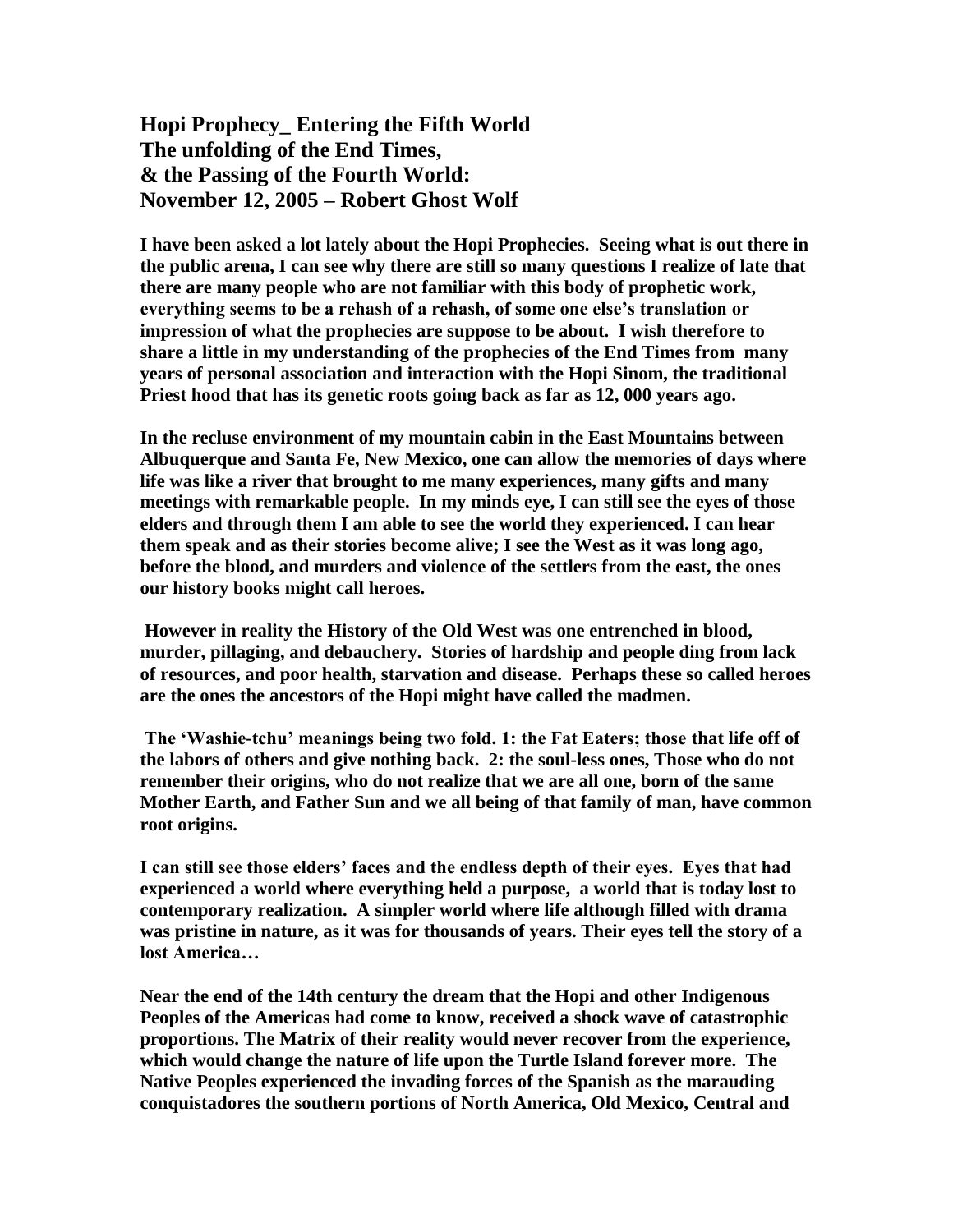**South America. These people would shortly be followed by many more "Pale Skinned~Europeans" the French, the English, Dutch as a flood of strangers came searching for new beginnings, and fortune.**

**Understand that the Native People were in many ways quite familiar interacting with, peoples from across both oceans for they had been making their sojourns here for as far back as memory could go. The Celts or Nordic peoples had been coming here for centuries, likewise the Phoenicians, Tibetans, Chinese; the Olmec and Carthaginians of North Africa, the Egyptians and Romans were all travelers here.** 

**Over the centuries peoples have come to the Americas and commingled with the peoples of the Turtle which is why so many indigenous people here are a blend of genetic soup.** 

**As testimony to the reality of these facts, are in the remnants of untold numbers of artifacts across this land to these experiences are being uncovered by contemporary Archeologist and Anthropologists. Another forensic reality is in the studying of their surviving writings, which they left behind on metal plates, rock walls, and scrolls. Language does not have breaks, and can be read almost like DNA.** 

**These truths are being revealed from as far south as Argentina in South America North to Alaska and East to the Hudson Bay regions. Where people lived they left on their path a trail of evidence of the multi cultural influences that formed the mostly unrealized cultural destiny of this hemisphere and its peoples, composed of peoples who have today past into the realms of legend.**

**In the later part of the 16th Century the appearance of the Western Europeans, from the Eastern shores of the Atlantic Ocean began in larger and larger numbers. The ancestors of the Native Peoples of this land they called the Turtle Island would come to witness the literal annihilation of a way of life that evolved over tens of thousands of years; Their reality would almost completely vanish within a span of little more than three generations.** 

**There are many prophecies by many peoples that weave an interesting tapestry of historical fact, and there are even more pieces of the puzzle that have either been lost to the rages of times, and hidden away, for rightful fear of them being totally destroyed by the invaders, who brought with them the age of self destruction and madness, a time of pestilence and destruction of nature in less than 200 years.** 

**In less than 200 years we have stood witness to the destruction in nature of what has stood for thousands of years, and perhaps took millions of years in the process of creation; vanish from the dream in less than 200 years. It is a phenomenon the Native Peoples have witness and endured on a first hand basis, intimately and personally.**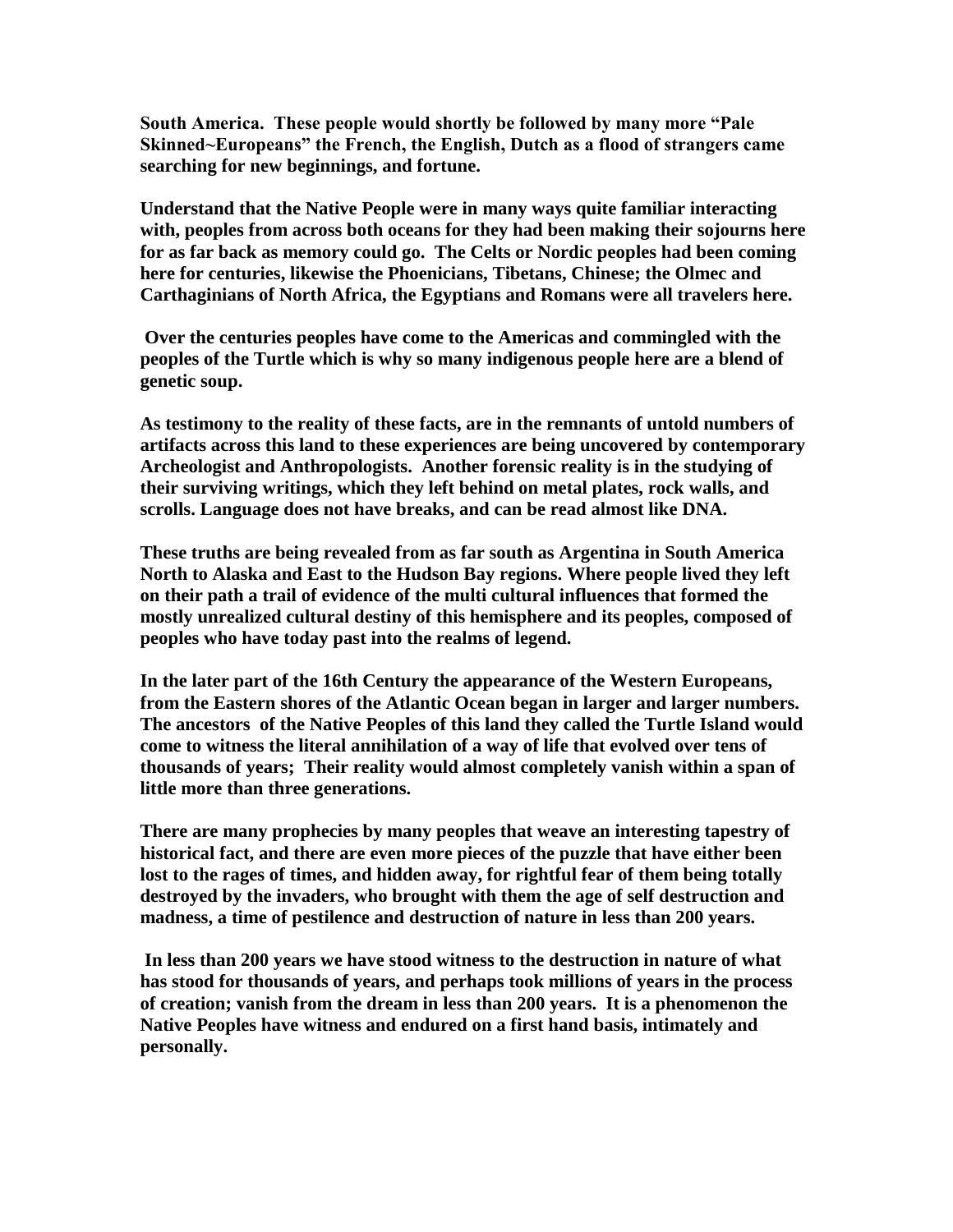**Why the big deal about the Hopi prophecies you may ask. There were many other Tribes of Indians as you have stated. They must have had their prophecies and stories of future times. Why is there this continued quest to understand all that the Hopi might have t say about future events?** 

**Perhaps it is because here on North America the Hopi remain the oldest continuing civilization, and cultural group of peoples upon the land. There are others in South America; the Maya who are even older than the Hopi have continued their understandings, their knowledge is still very much alive as well. And it is a belief by some that it is from the Maya sprang forth the Hopi themselves.**

**The ancient civilization of the Inca has manly been destroyed, to the point of near extinction, or at least the total eradication of communal memory from their consciousness has waned. This is what happens to a people when their Tonal has been destroyed, and their dignity stripped from them. There are of course the Kogi people of Columbia. Who are today a remote mountain people living until recently in the 20th Century, in isolation from the modern world. The Kogi are at last as old as the Hopi.**

**(The word "nagual" belongs to the Nahuatl language and it is the counterpart of "tonal." Nahuatl was the language spoken by the people of Teotihuacán, the Toltec's, Aztecs and many other indigenous groups of the past and present in Mexico and even some regions of Central America. Together, tonal (the condition) and nagual ( Shamanic awareness) are the two sides of the duality always present in the perceiving of this reality experience. That which makes up the tonal includes the farthest extreme of the known reality. Beyond the tonal is Tokpela, the great void.)**

**The Kogi did not always live in the isolation of their mountain hideaway; they retreated there when they witnessed the unfathomable cruelty of the conquestadores and the conquest of the Great South American cultures by the Spanish. Their seclusion is by choice, and as a result this ancient culture survived the age of conquest.** 

**The Kogi still have their cellular memory, but access to this area of consciousness, has been reduced for the most part to visionary experience, and shamanic knowledge.** 

**Up here in the North, yes, we do have the Cherokee and they are wise and ancient people. But the Cherokee are a relatively recent cultural addition to this hemisphere, having arrived here perhaps a few thousand years ago.**

**The Cherokee have retained the cellular memory of their origins going back to the land of Cannon; and of the "Civilized Tribes" perhaps the Cherokee most successfully have integrated with our modern society itself it would seem, has evolved by natural means into a society which as well is a "cosmic soup. " of combined hybrid cultures.**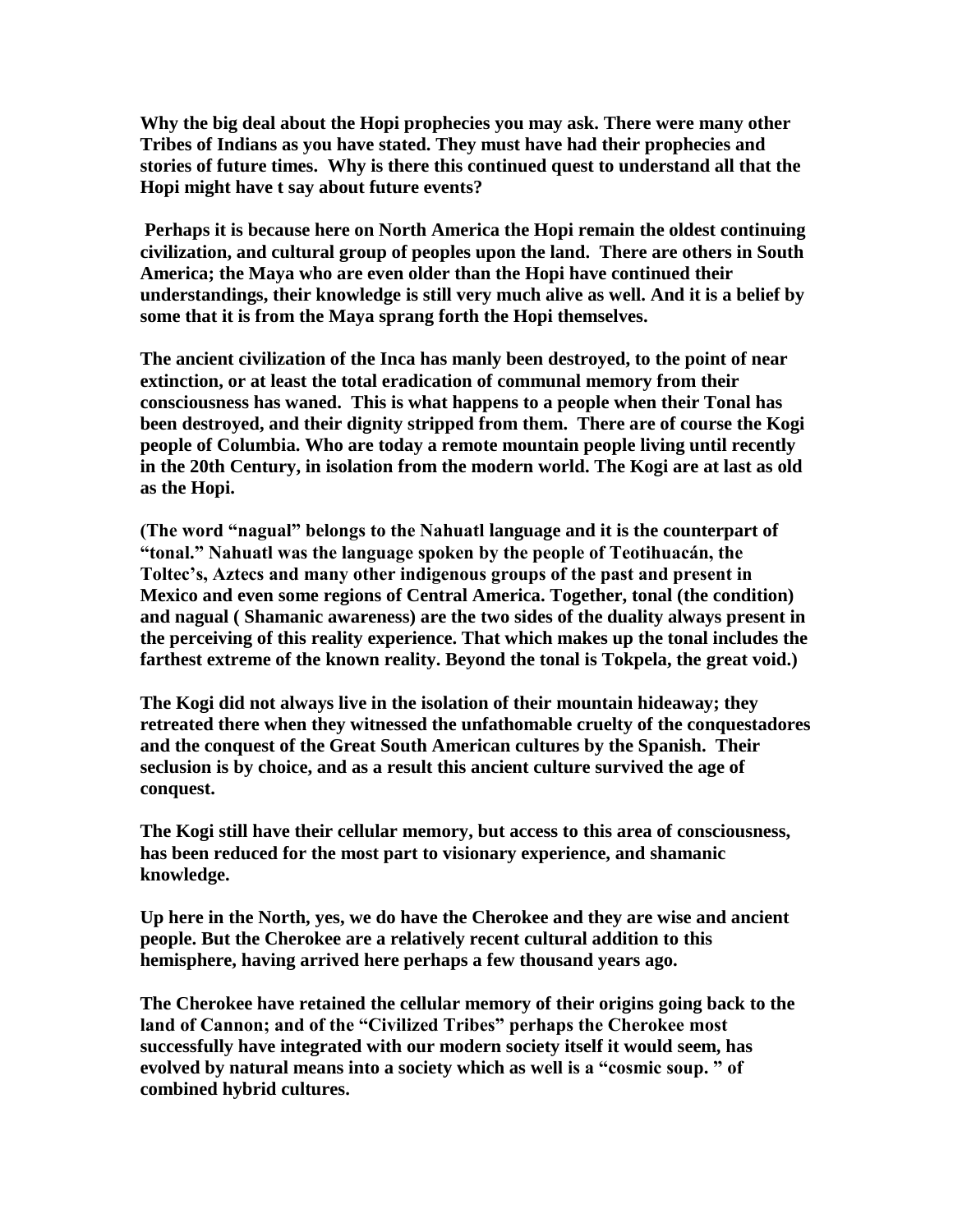**It should be noted by the reader that, 21st Century America is a composite of almost every society and cultural peoples that walks upon the Earth. With better than half the population born of mixed blood,**

**Here in the land of the Turtle, the Hopi them selves being a composite race of ancient peoples, remain the oldest survivors with their cellular memory intact. And for that, they have earned their position as keepers of the ancient wisdom. They have kept alive, a knowledge that has survived for over 10,000 years.** 

**The Hopi have survived as civilized humans according to their legends through three dramatic ages upon Mother Terra. What comprises "civilization is: a communicable language written and oral, social order, custom, common spiritual belief, science and technology, and a core understanding of ancestral origin. Where other cultures have past into legend and myth; like the age of Atlantis, Eldorado, and Lemuria the Hopi remain with us to the end of time.** 

**Little remains of mankind's existence before the Third Age; to little to articulate the story with much clarity, all that archeologists and anthropologists can calculate is there was something, there was a First People, if you will, "a Father Race" and it seems every known culture has some reference of them on a global level.** 

**The knowledge of this father race is now left to the realms of Shamanic Journey, and practice. In contemporary literature and writings we call these early worlds the time of Middle Earth.**

**The Final Days**

**Before the Middle Earth there was only thought, this time is known as Tokpela. Tokpela was the endless, primordial space before creation, we call it the Great Void where all things are potential and yet no thing material exists, it is simply explained as "Source." It is from Tokpela that we draw upon our ability to manifest reality. To take the thought and make it manifest in the physical plane. It is from the Tokpela that Taiowa created the reality that we experience.**

**The Hopi tell us that physically we are presently entering the fifth world, the fifth expression, a new world, a new paradigm, where the Earth will experience new life forms. A fifth expression where we/humanity will come to know our spiritual self, and be as one with it, mankind will walk upright and be made whole.**

**The ones that do not choose to make the transition, will experience multiple reality experiences, with the densest of minds simply return to zero point by their own choosing. For the deepest emotions are the expression of the inner self, and it is this**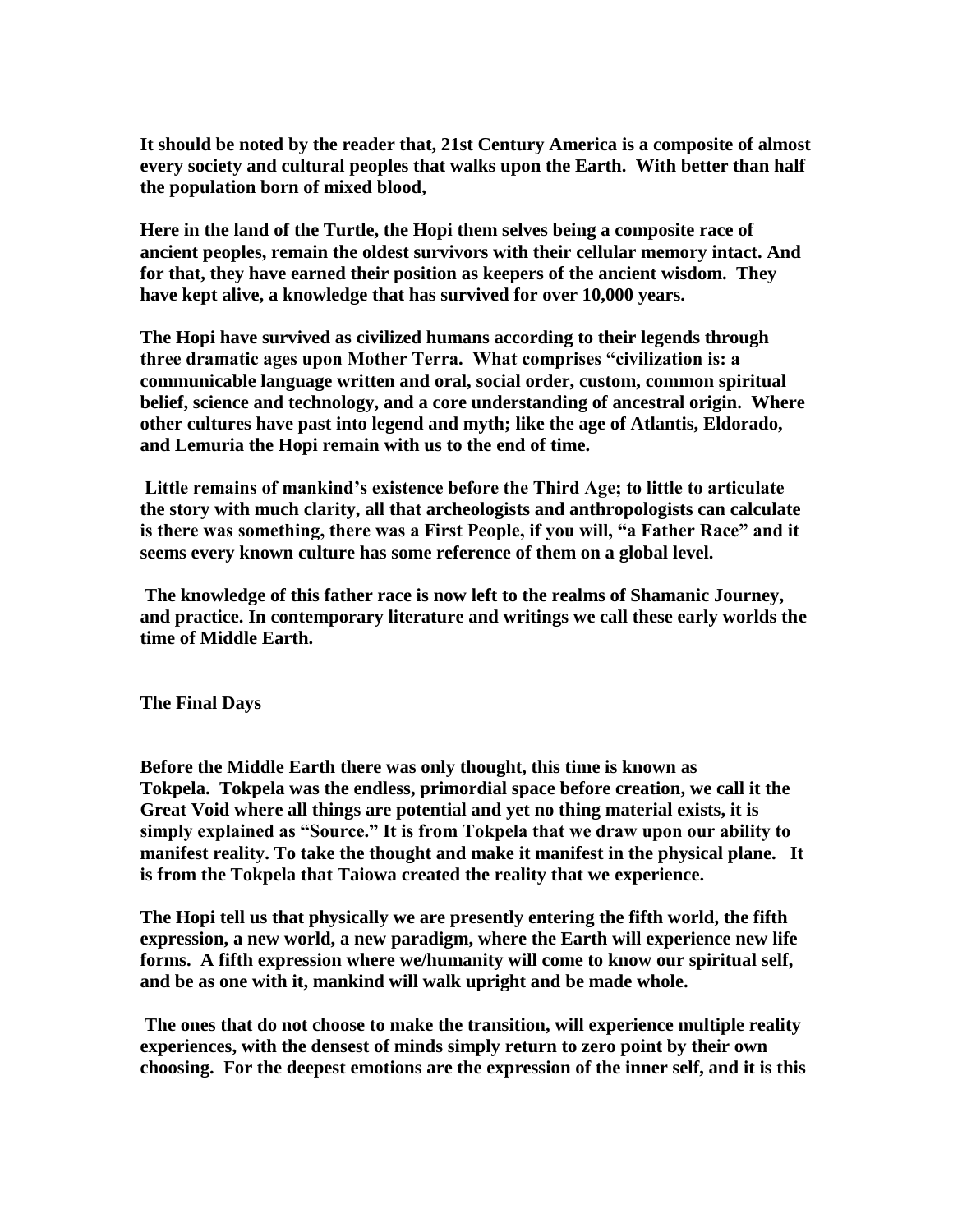**self that dictates the experience all the other levels of our physical being comes to know.**

**The Hopi say they know it is the fifth world we are entering, because we have already experienced three others before this is the fourth world. This fourth world, the reality we have been experiencing, is called Tuwaqachi. (4th World\_ here we experience the temporal world, the artificial cycles of life and death upon the wheel of life, and the illusion of Time. In other words "Temporal existence, or Mortality. Limited life experience.)** 

**Each of these other worlds saw their demise after the appearance of a Star Traveler, who the Hopi know as the "Blue Star Kachina." They call this Kachina Saquasohuh . He always precedes the coming of his little brothers (the Twins) who are sometimes known as the " Twin Sun" Kachinas, and they represent the duality of life in this plane of experience. Their names are Poqanghoya and Palongawhoya.**

**To the Hopi Taiowa is the creator. Taiowa created all the gods, all the planets and the heavens and all beings in the heavens. These he created from out of Tokpela, the primordial source. Taiowa made Sotuknang Perhaps those of Judeo-Christian mythology, would call Sotuknang " Gabriel, the deliverer of judgment, the Destroyer. There are others twho would refer to Sotuknang as being a metaphor for Nibiru, the Twelfth Planet. Taiowa decreed Sotuknang to make the universe by his design and subject to his law.** 

**The first world was called Topela and had land, water and air, all swirling together in a luminous mist; As well Taiowa using a piece of his own Luciferous embodiment (light body) created Koyangwuti (spider woman), who who in turn created through her union with Taiowa, her children the twins, Poqanghoya and Palongawhoya . The Twins are guardians of the balance of creation, or the Great Law. Without this law life would quickly return to chaos, and inevitably self destruction.** 

**One twin Poqanghoya sits at the North Pole the other Palongawhoya. at the South pole. Each sits upon the head of a great serpent. This serpent guards them and serves them, and it is said by the old priests once in awhile the Twins let the Serpents loose to cause floods, and earthquakes, to remind the wayward children of their constant presence.**

**Later Koyangwuti would dream the dream of humans and in this manner two leggeds, man-kind, meaning like man, man-child were made manifest. The term "man" having much broader consequence than presently perceived by common science and religion. This gift of Spider Mother, is why we also have the ability to Dream.** 

**It is said that these "Twins" hold the powers of balance and harmony for the Earth in accordance with the laws of creation. These Twins, have the power to shake the Earth itself (Magnetic manipulation of the poles) as in earthquakes. The Serpents**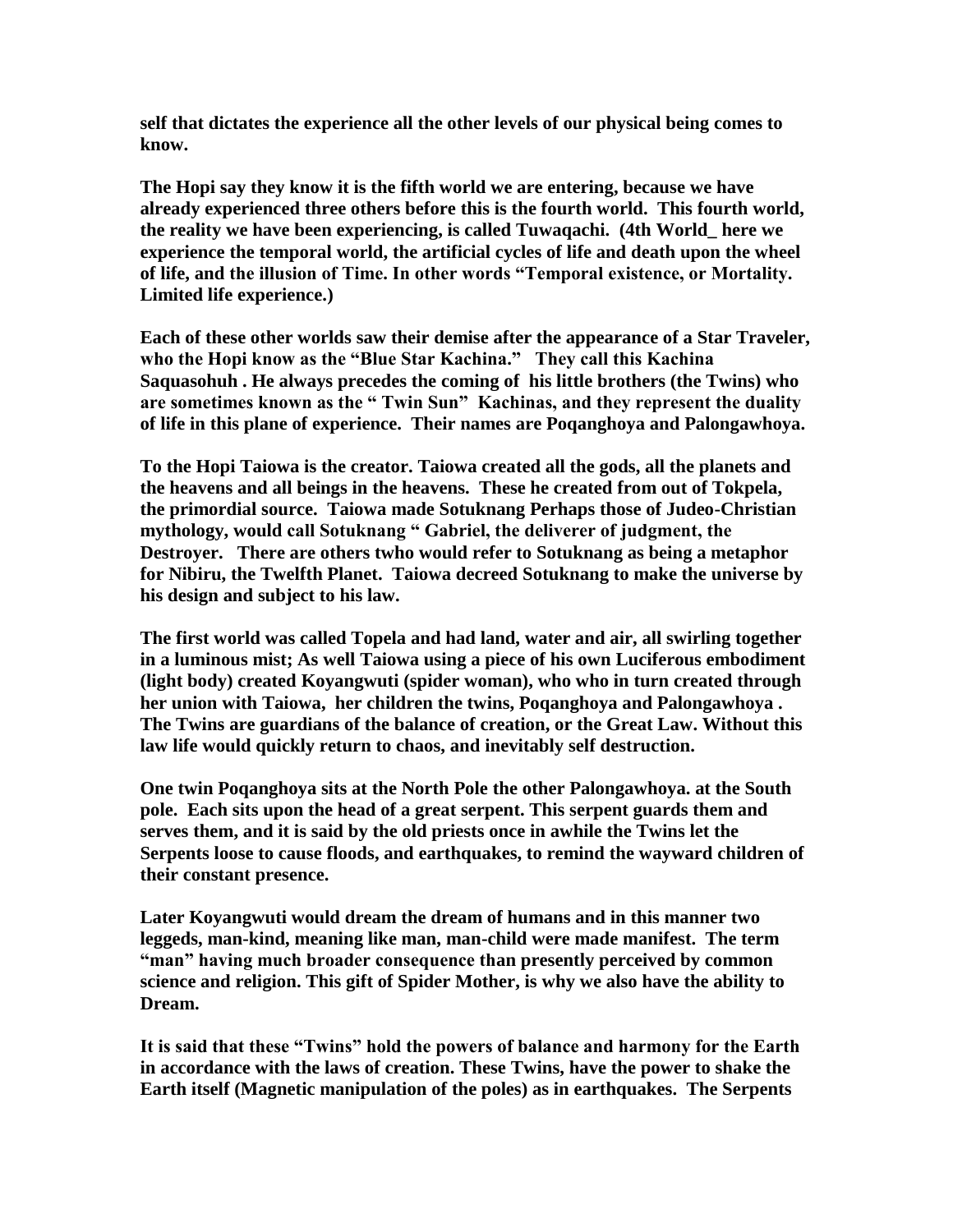**upon whose backs the ride can summon the fire from deep within the Earth (Volcanoes) which flows like a red serpent. They also are the keepers of the doors to the inner Earth, the Hollow Earth, This is the home to ancient races that once were upon the surface of the Earth ; these beings remain in their original forms, and many come from beyond the Sun.** 

**Make no mistake these Twins are not cherubic essences from your Victorian Valentine Cards, they are warrior beings from another expression of reality, a very ancient expression. This world the one we can touch with our hands is not eh only reality we experience. It is just that it is the only one most can remember.** 

**These Twins it seems always follow the appearance of Saquasohuh the Blue Star Kachina who appears first in the heavens as a bright star with two tales one White and the other Blue. This Bright Star is mobile and moves throughout the heavens. The Hopi believe that Hall-Bop that was seen in the heavens by our telescopes was Saquasohuh. NASA images, as well as many others taken by professional photographers of Hale-Bopp clearly shows two tales One White the Other Blue as it flew across our heavens in 1997.**

**The Twins also made the rivers, oceans and mountains. Koyangwuti then made all organisms, but most of the man-child beings, the humans, did not obey the Great Law, so Sotuknang seeing the evil these wayward children, had brought upon Earht, became angry, and killed them all in a great flood.** 

**The Hopi and others who were saved from this Great Flood were brought into the "Hollow Earth" by those who th Hopi call the Ant People. Here they would remain for some 480 years while a new matrix, or life expression was formed on the surface. When they emerged again through the hole in the ground (Kiva) they made a sacred covenant with Taiowa never to turn away from him or the Great Law.** 

**It is then said that Taiowa made a set of sacred stone tablets, called Tiponi, into which he breathed his teachings, prophecies, and warnings. Before Taiowa himself returned again to Tokpela. He gave these tablets to Sotuknang who then placed them before the leaders of the four different racial groups who emerged to the surface world, along with woven cloth of four colors, and from a pile of sacred seeds he instructed each of them to draw four different seeds.** 

**There were four different colors of cloth, and four sizes of the sacred seeds of life which they would carry, plant and work the fields with for the sustenance of their people.** 

**From this handful of four sacred seeds Tiaowa and Sotuknang would know their intent, they would dictate the outcome of their own destinies, and they would walk the shadows of their own footsteps into the future.**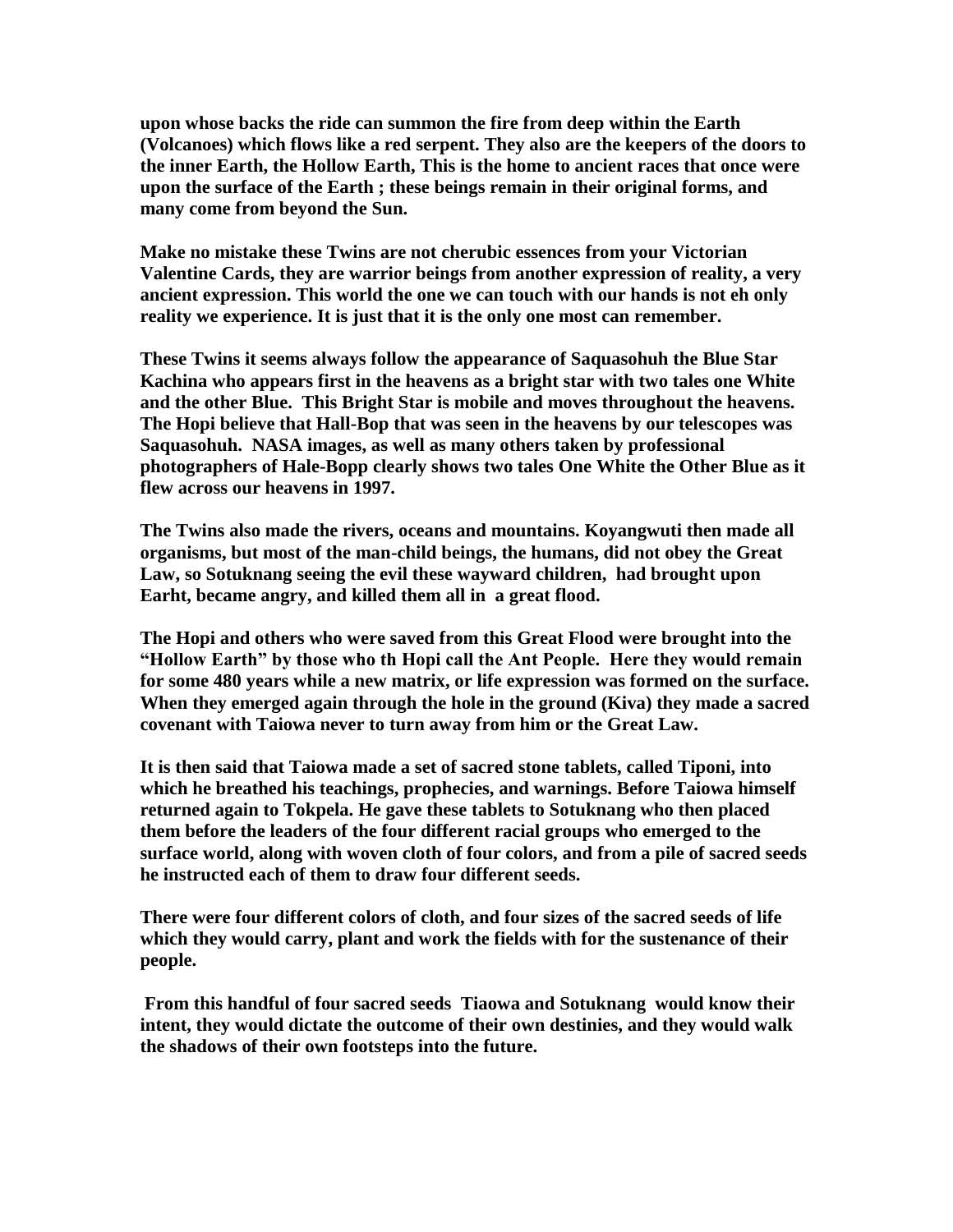**From these seeds each group choose that which would be their food in this world. The Hopi waited until last and picked the smallest ear of corn, and the tiniest of seeds. Noticing this Taiowa who was still present said:**

**"It is well done. You have obtained the real corn, and the real seeds of life, for all the others are imitations in which are hidden seeds of different plants. You have shown me your true character and inner nature; for this reason I will place in your hands these sacred stone tablets, the Tiponi, symbols of power and authority over all land and life for you to guard, protect, and hold in trust for me until I shall return to you in a later day, for remember always I am the First and I am the Last."**

## **The Wheel Returns**

**The time of the reappearance of Saquasohuh was foretold by an ancient traditional Hopi song. This song was sung during the Wuwuchim ceremony back in 1914 just before World War I, and again a Sinom Priest sang it in 1940 just before World War II, describing the coming disunity, violence, corruption, debauchery, the holocaust and hatred contaminating the world.** 

**Now the wheel seems to be turning faster and faster. Now during the ceremony the events which transpire reflect the very same evils that seem to be consuming the world. Today the Hopi seem to be becoming fewer and fewer in numbers, they are literally vanishing from this dream. This same song we are told was sung in 1961 during the Wuwuchim ceremony by Grandfather Titus.** 

**Titus told the People in Hotevilla that when Saquasohuh the Blue Star Katchina returns and walks amongst us, he will quickly become disgusted with the corruption of the adults so he will lift his mask and reveal his presence only to the children.**

**The Hopi know that the time is very close now. Saquasohuh has made his appearance in the heavens. It is said by some that Sosquasohuh has be seen dancing in the plaza by some of the children. He has whispered words into their ears and now the Hopi are preparing for the Day of Purification, as they say, "Like the Heat of the Sun you can feel it on your back… it's that clos,e now everyone can feel the sense of urgency."**

**Saquasohuh always leads the way for the coming (return) of Taiowa. Taiowa is he who gave humanity their Original teachings. He was once among us and was a great and wise teacher of humanity. Perhaps Taiowa appears in human form as Pahana, the Pale Prophet, the Peacemaker. Who appeared to humanity as he walked the Earth, as Pahana in his human form.** 

**From his human experience he developed a great love for us. His love for us allows the opportunity for changing our final destiny, always he stands between us and**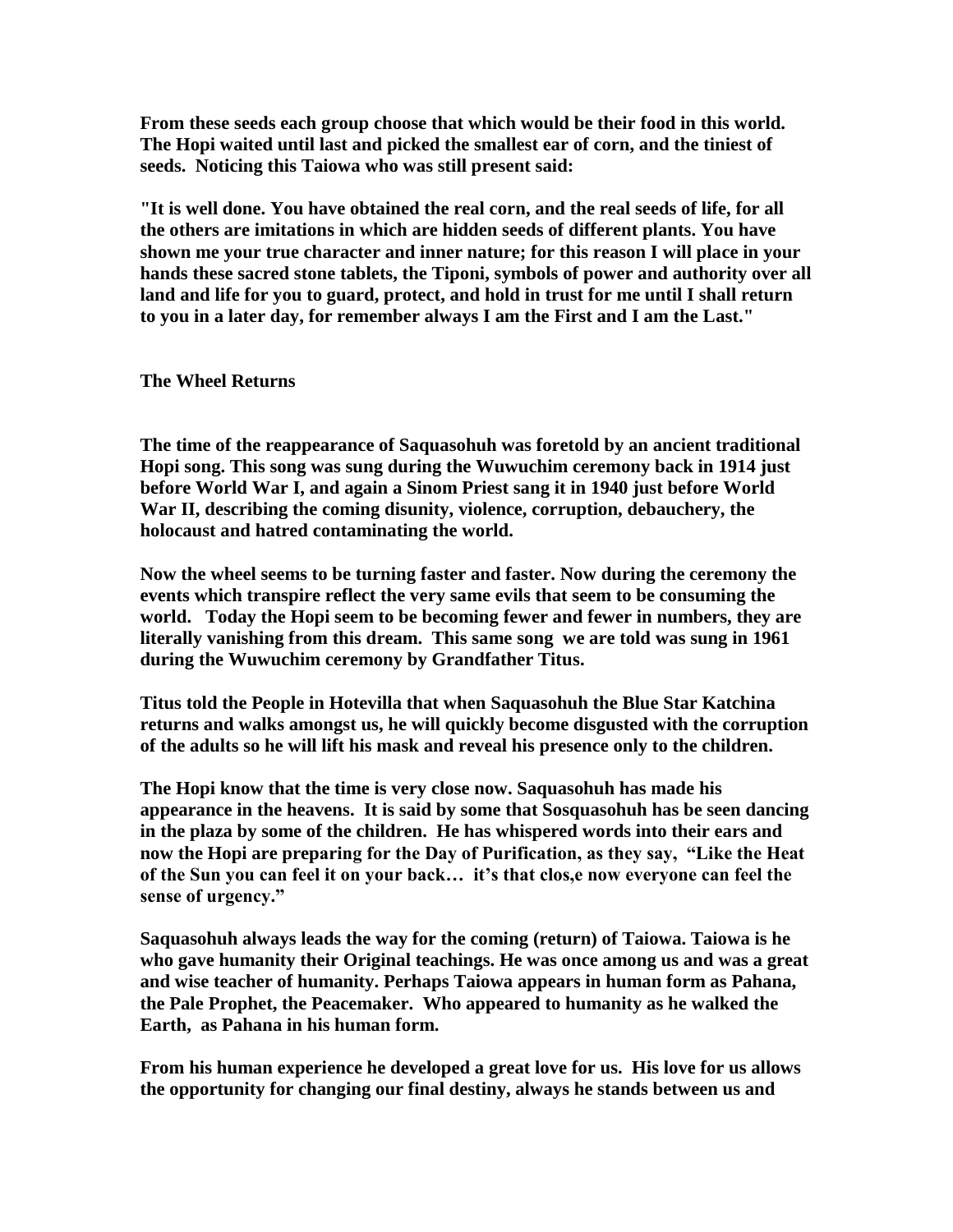**Masau the Red God of war, the Earth, and the underworld. The Hindu call Masau the King of the Earth. Masau is the embodiment of judgment, Masau is always preceded by his cousin the Purifier, Sotuknang , sometimes called the Destroyer.** 

**Masau is sometimes called the Red Star kachina, and when he appears in the heavens he is not mobile, and will be found in one place observing the Earth, and all who live upon her. It is Masau who will deliver the Purification when he comes again. Saquasohuh is his messenger.** 

**We are very close to the Final Days; they can happen at any time now.. The Hopi say it will come when the Saquasohuh (Blue Star) Kachina is seen dancing in the plaza and he removes his mask in front of the children, who will recognize him.**

**The time came for Taiowa to return to the Tokpela, his home in the heavens, before he left Taiowa told the People they would not see him again until after the Day of Purification. That in the years ahead they would come to suffer great tribulations, and almost forget their way of life. Then when all seemed hopeless they would see the star that marked the return of Saquashohuh in the heavens and they would know then that the Day of Purification was very near.**

**Taiowa told the people that when the Purifier returns in this fourth age, Saquasohuh will arrive first to announce the changing of the age. Saquasohuh will commune with the Twins to see if we have followed the original teachings and are living according to the Great Law. If we have held the Original Teaching, in our hearts (The place of True Christos), Saquasohuh will instruct us and lead us to safe haven from the waves of the Purification of humanity's soul core and the reconstruction of the dream.** 

**If we are not ready, if we have become corrupt, if the world is still dominated by evil and corruption then Sotuknang will be sent to render the final warnings and we will come to know four great shakings of the Earth. On the Day of Purification, all those who have hardened hearts will be swept up by Massah and taken to a place deep in the blackness of the universe.** 

**These warnings would be delivered by Sotuknang the Purifier, as he grabbed the Earth like a giant Eagle holds a fish in its talons. Each time Sotuknang shakes the Earth we will have the ability to change our ways, to alter the outcome of our fate, to become faithful to the original teachings, and lead good and reasonable lives. Each time the Earth is shaken we will have the ability to change the outcome of our destiny but only for a short period. Each time our consciousness will become more fixed, and our outcome will be determined by our intent.**

**As the Day of Purification draws closer the world will seem to be growing more, and more violent, and humanity more depraved; each day we would begin to see the gradual breaking down of Natures systems that have sustained life for millions of years.**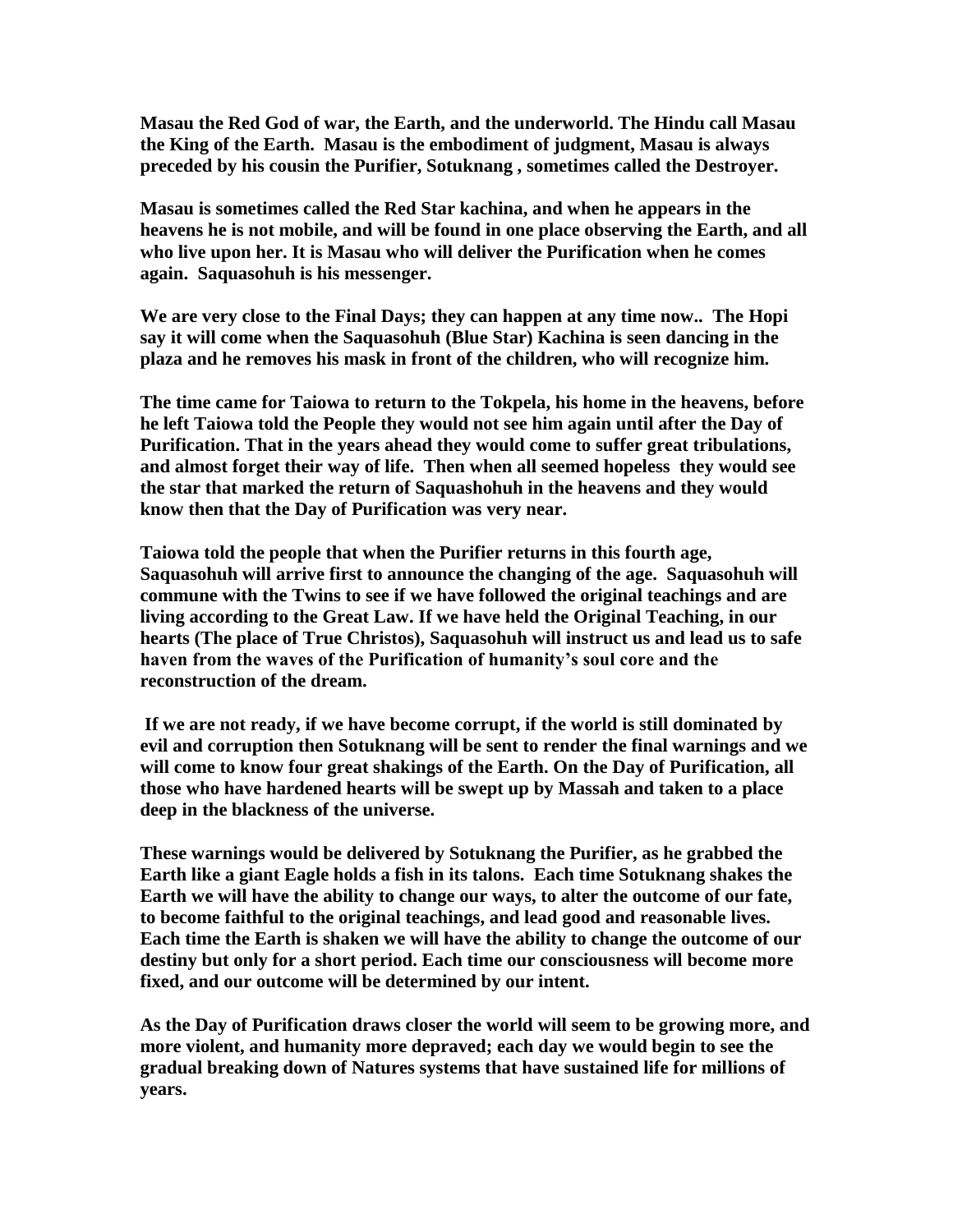**Again the People had the promise of Taiowa we would receive warnings or signs that the End Times were coming closer. We would be given these signs so we could prepare for the coming of the Purifier. For on that day, the Laws of Creator himself who would appear and the hole of the universe would come into compliance. On that Day, there would be no way to avoid things, our Destiny would be immutable. Then in the heavens as they have been seen before, we would see the return of the Two horned priests would appear and they would bring their judgment upon the Earth and all living things, the results of which would be abrupt and final.**

**Authors note: Please understand that in sharing these stories with the Elders they came over several years. The Elders each hold portions of the tale, and it is delivered thus in a fragmented format. Take them in holistically and not linearly. When the Hopi first received these prophecies was now nearly ten thousand years ago. I know there are many people out there trying to hitch a ride on the magic carpet, some of you may have heard of these, told in some manner. This is the way we shared the stories around my camp fires and sometimes theirs up in Hopi Land.** 

**Once these stories were inscribed in the living stone; there were at least three locations I could have sent you to witness for yourself. However in recent years combinations of rock hunters and artifact pirates have destroyed many of these sacred sites. So documented history from our ancestors, once again has been stolen from the people by a bunch of low life's.**

**Once long ago, before there were Wal~Marts Lawyers, and Dentists.**

**The Warnings:**

**The First Sign: There will come a race of the pale-skinned men, One day we will turn and they will just appear as if out of nowhere. These pale ones would look very much like Pahana, but their ways will be very different from Pahana. They will not know the sacredness of life like Pahana. They will not know the sacred handshake, and have nothing to givr, they will be takers and manipulators. These men will take the land away from all they meet, they will tell us the own the Earth itself, even the Waters. No one can own the Earth, but they will think that they do. These men will strike down all who would oppose them with strange thunder sticks.**

**The Second Sign: Our lands will see the coming of spinning wheels filled with many voices. Our grandfather's fist thought that this was the pale ones bringing their families in wagons across the prairies. This was before they knew about satellites, and HAARP Transmitters which transmit many voices to people all over the world.**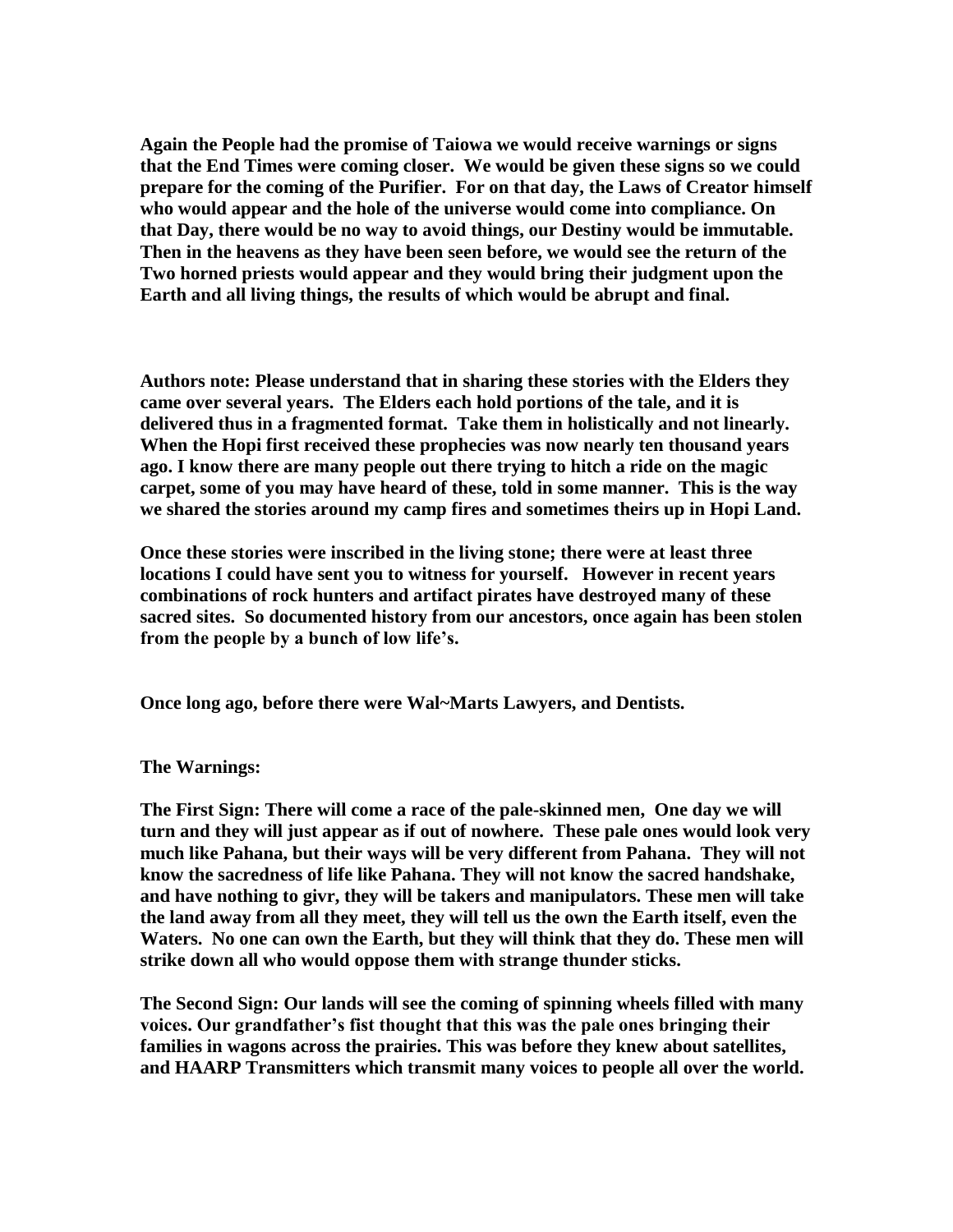**The Third Sign: A strange beast much like a buffalo but with great long horns, will follow these 'Bahana' and they will overrun the land in large numbers, they will drive out all the buffalo, leave them to rot on the praries. even the geese which can fill the sky will disappear in these days. The prairies will become unlivable and we will not be able to drink from the waters, and the plants that grow will make us sick.**

**The Fourth Sign: In the times just before the final shakings we will also many strange snakes of iron across the land. Upon the backs of these snakes of iron the pale ones will come to change all thngs that the creator has made, the Pale ones will come as the locust and devour the land, even the standing people will vanish as these termite men eat all that is in their path. These snakes of Iron will go through the mountains, and even be found in the Grandmother country. Upon the backs of these iron snakes huge fire breathing beasts shall travel. The trails of the Iron snakes will bring death everywhere they are found.**

**The Fifth Sign: You will see the land covered by giant cobwebs. These webs will ine day cover the entire Earth. They and like the web of the spider shall bring the spiders poison to all they touch and deat h will be everywhere.** 

**The Sixth sign: In the days before the end, you will see upon this land many rivers of stone. These Rivers make pictures in the sun, sometimes you will see what seems to be lakes, where there are none. These rivers have the ability to shine in the night, as if they have eaten a piece of the Moon herself. Upon these rivers we will see even more of the black bugs. These black bugs will leave behind them a trail of black death. These things will let you know that the Earth is about to be shaken by the Twins. When the shaking happens we will see many of these black bugs in the skies above us. Behind these black bugs would be trails of filth that will begin to become more and more as the number of these black bugs grow.** 

**They will rain death on the land. For they would be like the locusts, appearing in swarms, and these swarms with their filth will cause many new diseases, killing mall living things upon the Earth.** 

**Authors note: It was in 1908 the Model T Ford was mass-produced for the first time.** 

**The prophecy speaks of a house of mica that would be built, that would touch the clouds. In 1912 Woodrow Wilson spoke of a league of Nations, where all peoples of the Earth would gather. Then in 1914 WWI began. And th hopi knew it was the First shaking of the World When the War ended the League of Nations was formed. It was supposed to represent all the nations of this world, but there were no Native American nations, so the elders knew it would not last as it was built upon a lie. Ultimately it was a complete failure. Many nations broke away from this organization, the United States never actually became a part of it.**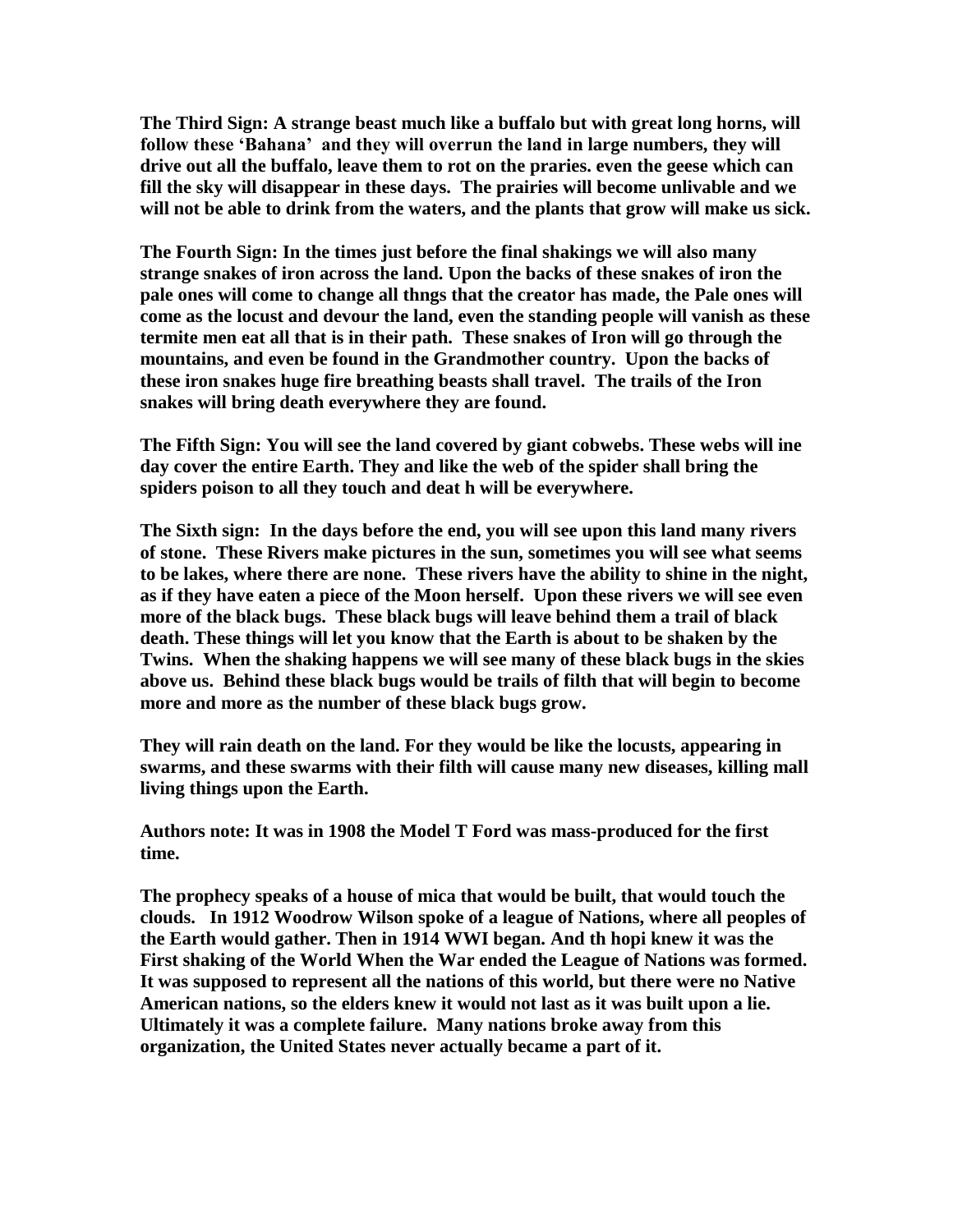**So the elders knew the First Shaking of the Earth was to come soon; then when the WWI happened the airplane came into wide usage for the first time. That was the bug moving in the sky that our ancestors had told us about.**

**The Seventh Sign: You will hear of the sea turning black in some places, and sometimes Red like blood; many living things from the sea will be seen coming up on the shore to get away from the sickness, many more will be witnessed dying because of these things. The Great Oceans themselves will then begin to die.**

**The Eighth Sign: You will see many youth, who wear their hair long like our Hopi people do. Many will walk away from the death that will be behind them; they come and join the human beings, to learn their ways and wisdom. For it will be as if the whole world is dying from strange sickness, and plagues.** 

**The Ninth: You will hear of a dwelling-place in the heavens, this will be known as the Eagles house in the Sky, far above the earth. This house shall fall with a great crash, for the Twins will not allow these pale ones to own the sky, which is only for the cloud person for that is their home.**

**The Tenth Sign: Will be when Saquasohuh the Blue star kachina returns with the Twins. All people will witness this event in the heavens, and the Hopi will know that the twin flames one blue, and one white means the End Times are very near now. Very soon after this, the ceremonies of the Hopi people will cease, and what is left of the Hopi will begin to prepare for the End Times, which will come swiftly now, like the night hawk the flies at sunset. For the dream of life itself will be fading from our eyes. Many will choose to leave at this time, some in whole groups, others will cease tohave children, for they will not be able to bear what is coming. .** 

**The Eleventh Sign: The Twins will bring the balance back to the Earth. They care not about us, only the Great Law of Tiowa. In many places they will let loose the Serpents, who will cause earthquakes and the oceans to rise and flood many areas. In some places even the rivers will flow backwards. In other places the rivers will cease to flow.**

**The Twelfth Sign: Our Sun will become sick, and fall out of balance. It will become harmful to be out in its light. We will have to again return to living within the Earth. Things will not grow in its light rather they will die, and sores will appear on the animals and two leggeds from its light. Tiowa will cause a new sun to be born from within our dying Sun, and the Sun will shift in its position in the sky. First we will see fire balls fall to earth, and there will be great devastation. Then we will see the Sun surrounded by a mist. This will happen four times, before it fades forever. Then everything will change, as the other Sun reappears in our skies to help the new Sun grow as a parent helps its child.**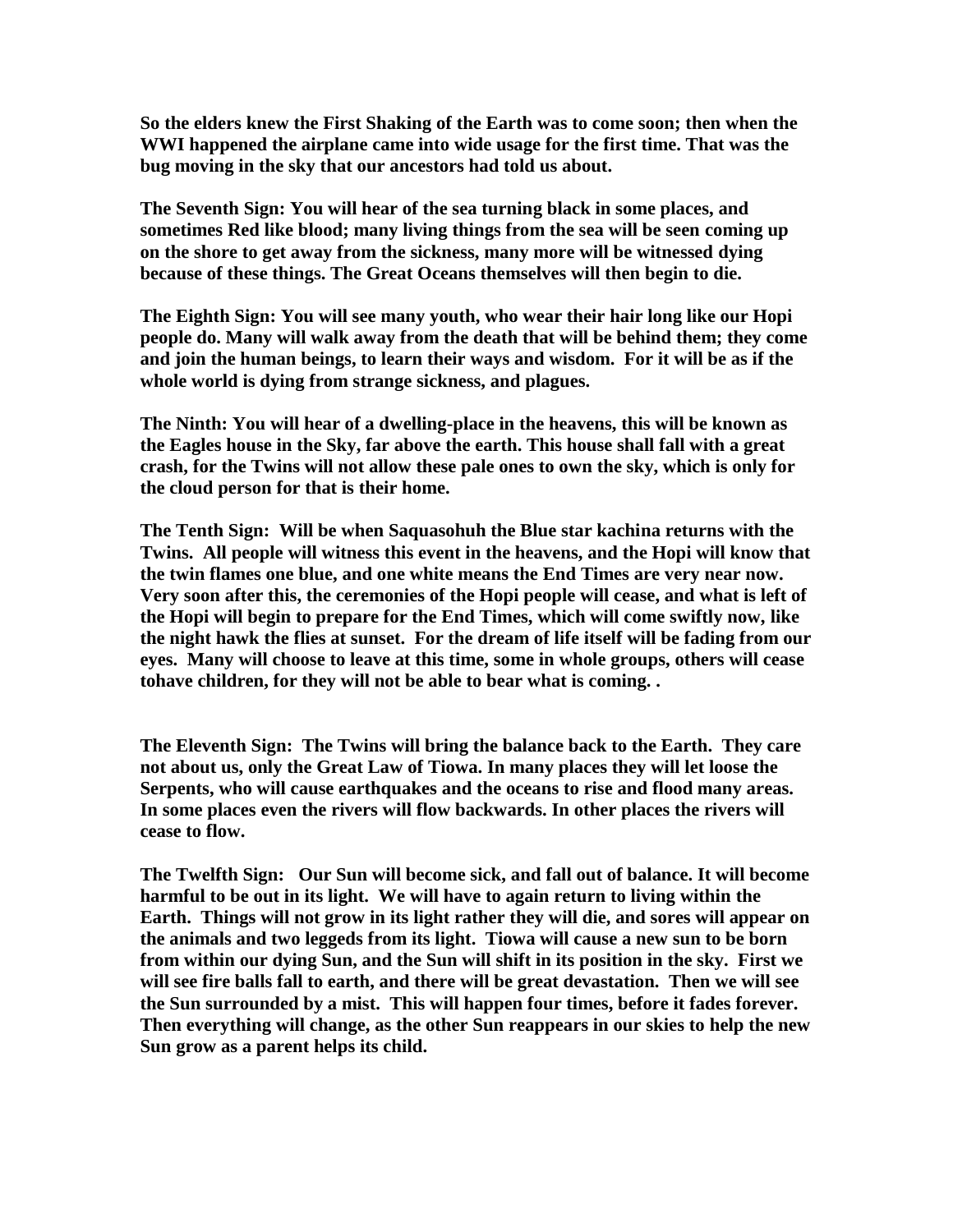**The Thirteenth Sign:: Our Moon will begin to behave in strange ways. It will seem to bounce in the heavens appearing in one place and the another. The waters of the great oceans will begin to act strangely, as will the two leggeds and the animals. We will know much sorrow in these days, there will be much violence, even in the animals, who will turn on us, even the rabbits, and madness will be everywhere. This Is when what is left of the Hopi And the Children will begin to renew their ceremonies in hidden kivas, for outside the Kiva there will be terrible things occurring.**

**The Fourteenth Sign: There will be "A Great Dying" upon the land in those days. there shall be many who die from strange diseases, almost all human beings will suffer from strange plagues that will consume people from within. There will be water everywhere, and the rains will come bringing floods, and storms that seem like hey will never end; but there will be no water to drink or food to eat. The great caverns where the Pale ones have built their dwellings that appear as stone mountains will be consumed in fires brought on by the Twins who will shake the old ones, and they will begin to pour out their rivers of fire. It will appear as if the whole world were being consumed by that fire. But like the birds, and the butterflies, and deer, some will find shelter and survive. In the mountains Pahana will sing a new song, a song that the children will know, as many voices become one, and the New Earth is born.** 

## **OTHER REFERENCE:**

**There are other visions of these coming end times and the tribulations humanity will endure. Not all of them fit into a linear pattern. Non the less they are often spoken about in the circles of the elders, and are important in the scheme of things.** 

**Hopi Prophecy speaks of twin Kachinas – that will begin to fight between themselves over the destruction caused by the serpents. They will fight so furiously that it will seem like fire in the sky, and they will consume their anger in this manner, as they merge into one essence.** 

**This could mean. Twin - Merging of Self; or the end of duality. It could also be a metaphor for the Twin Pyramids the tetrahedron - DNA – or the creation of the Christos, by the fire of human emotion consuming itself in duality and the ending of polarization. The true meaning will make itself known in our hearts.**

**The world shall rock to and fro. The pale ones the ' Bahanna' will battle people in other lands - those who possessed the first light of wisdom. The Children of Baal, the Chinese, and the Children of the Bear, There will be many columns of smoke and fire such as the white man has made in the deserts not far from here. Those who stay and live in the ancient places of the Hopi shall be safe. Then when the chaos**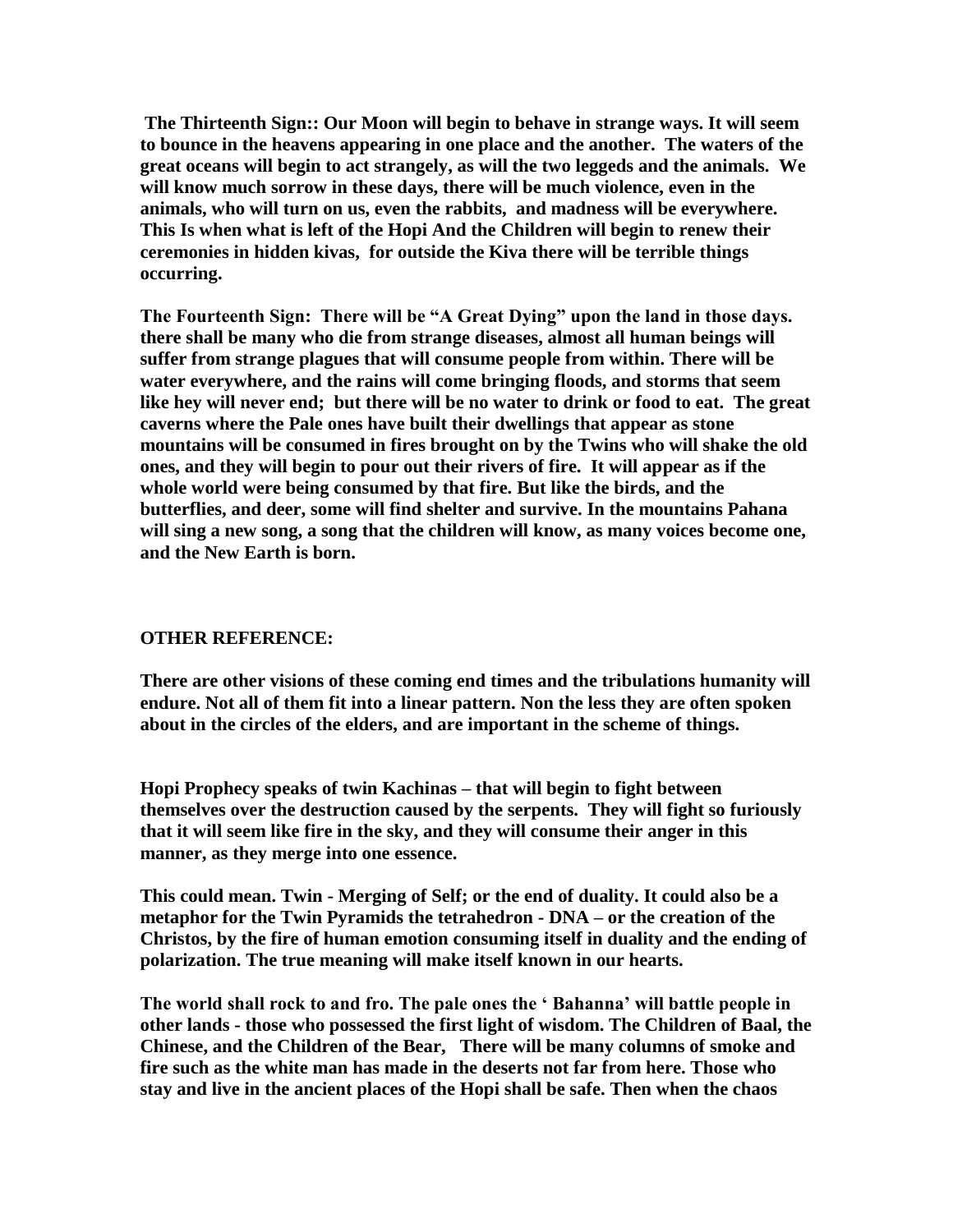**quiets down, there will be much to rebuild. And soon, very soon afterward, from the heavens Pahana will seen returning, riding upon a great star. The light from which will be many times brighter than our sun. He shall bring with him the dawning of the Fifth World.** 

**Once again he shall plant the seeds of his wisdom in our hearts. Even now we can see in our children, that the seeds are being planted as the time of his returning draws near. It is all about polarization, and making choices. For the Evil ones shall only become more evil, until they consume themselves. And the pure ones will also become more powerful, just as the spring which is gentle moves the winter and turns the cold wind to summer. There is much within in us that lies sleeping.** 

**The Hopi watched as in 1945 the United Nations was formed, and they built the main building for this in New York, a tall building of glass, that reflected the sky like mica. As tall as a mountain and many times the top of this building is in the clouds. Again the Native American Nations were not represented, So the Elders knew that this too would fail and become corrupt because it was built upon lies. The hoop would remain broken.**

**The ceasing of traditional Hopi ceremonialism will come when Saquasohuh the Blue Star kachina appears and removes his mask during a dance in the plaza before uninitiated children (the general public?). For a while there will be no more ceremonies, no more displays of Spiritual faith, as the hearts of the Hopi grow dark. Then places in the places of the Hopi will be seen to rejuvenate, and slowly with acts of faith and the return of ceremonies, through the children it will be known that a new cycle of Spiritual awakening has returned to the Hopi and their way of life/**

**The Traditional Hopi know beyond a doubt that Saquasohuh will make the prophesized appearance. Many of the traditional Hopi say it has already occurred, and that is why the old ceremonies are fading, and there is little power in the dances. And the corruption has crept into the heart of Hopi land has the elders foretold so long ago.** 

**The Hopi and others who were saved from the Great Flood made a sacred covenant with Tiowa never to turn away from him. He made a set of sacred stone tablets, the Tiponi, into which he breathed his teachings, prophecies, and warnings. Before the Tiowa hid himself again, he placed before the leaders of the four different racial groups four different colors and sizes of corn; each was to choose which would be their food in this world. Tiowa will return with our ancestors from beynd the Sun, They will appear coming from the west, and the heavens will be filled with many colored lights upon this returning, which will occur slowly over many years. Like the Pale ones who at first were weak and few in numbers, then they grew to overshadow the land itself.** 

**When our ancestors begin their return journey, we will see the Dawning of the Fifth World within that generation.. The old ones also said, . " If they come from the East,**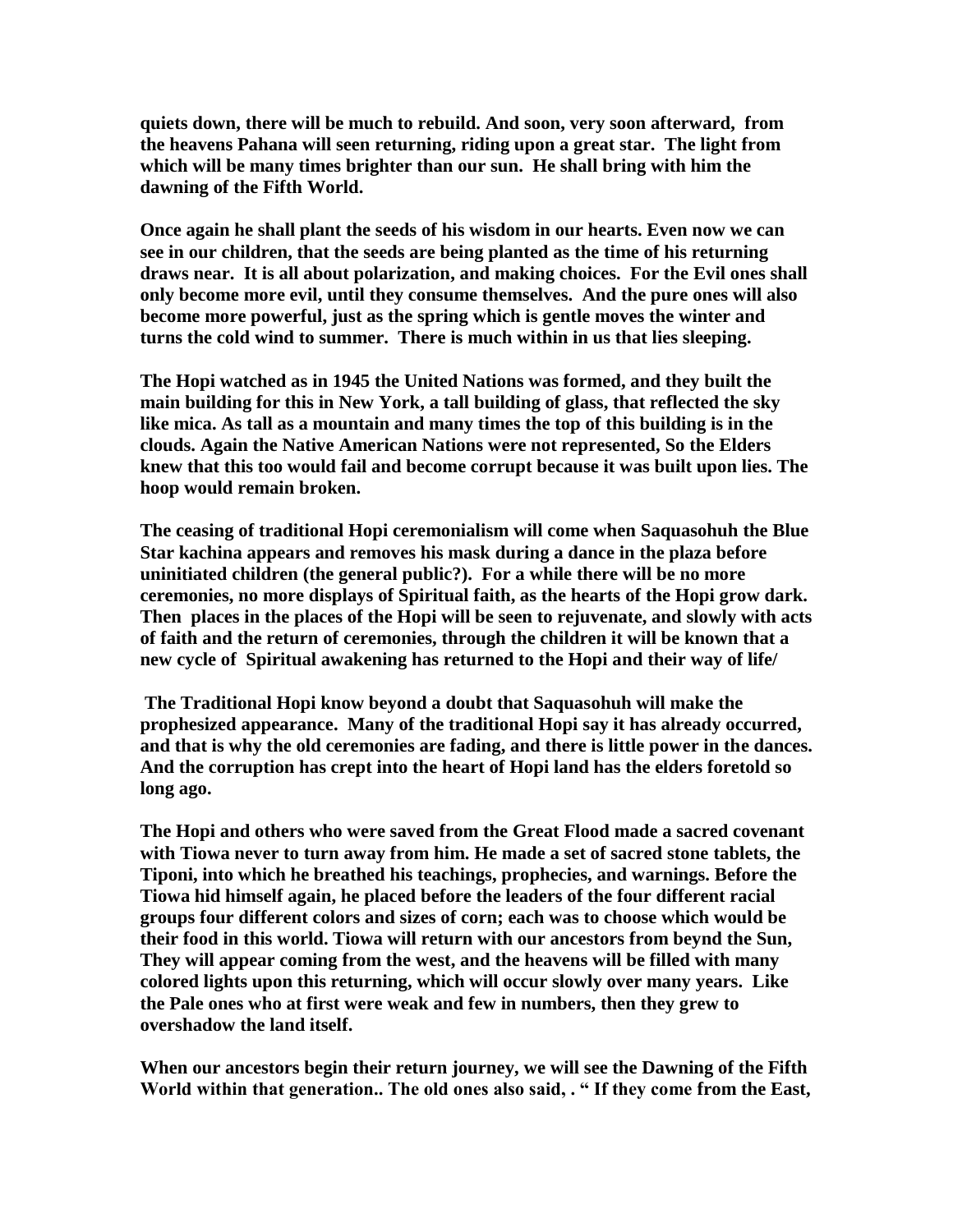**the destruction will lesson, and the terrible times will be shortened. However if they appear from the West then the destruction will be great, and they will show no mercy for the ungrateful."**

**It is said that after many years the elder brother might change the color of his skin, but his hair will remain black. He will have the ability to write, and he will be the only person able to read the Tiponi. When he returns through the children, he will find his younger brother's heart. He will show him where the lost Tiponi of the younger brother was placed for safe keeping.** 

**Then the Tiponi of the elder brother, and the younger brother, will be placed side by side to show all the world that they are true brothers. Then a great purification will take place, for the elder brother will help the younger brother to obtain true justice for all their brothers and the great awakening will begin, as all the tribes gather for the home coming of Pahana.**

**The transformed elder brother, the True Younger Brother, will wear a red cloak or a red cap, and a red cloak. He will teach no religion but his own, and will bring with him the Tiponi tablet. For this work he will be persecuted by others, but he will endure, and the power of his teachings will grow in the hearts of the people.**

**There will be a false one who pretends to be the Younger brother, and for a time many will follow the ways of this one. He will become all-powerful; none will be able to stand against him. He will come swiftly, and in one day gain control of this entire world and all its' people. These will be hard times for those who remain of one heart, with one intent. After a time his true intent and his two hearted nature will become known, that which was given to him will be taken away, he will wither into nothingness, a pale shadow will be all that remains.**

**It is said,. In the wilderness the true younger brother will have been gathering his power, and making strong his connections to the Creator: for though him the power of Taiowa himself will flow. He will claim no powers of his own, and in that knowing he will command the forces of nature. For his rule will be by the power of his heart, not his mind. He will give this knowing to all who seek it with most pure mind, and the True Emergence of the Fifth World will have begun.** 

**The True Younger Brother will bring with him two great, intelligent and powerful helpers, one of whom will have a sign of a swastika (a masculine symbol of purity), and the sign of the new sun. The second great helper will have the sign of a Celtic cross with red lines (representing the serpentine power of the womans life blood) between the arms of the cross.** 

**The True Younger Brother and his helpers will show the people of earth a great new life plan that will lead to everlasting life. The earth will become new and beautiful again, with an abundance of life and food. Those who are saved will share**